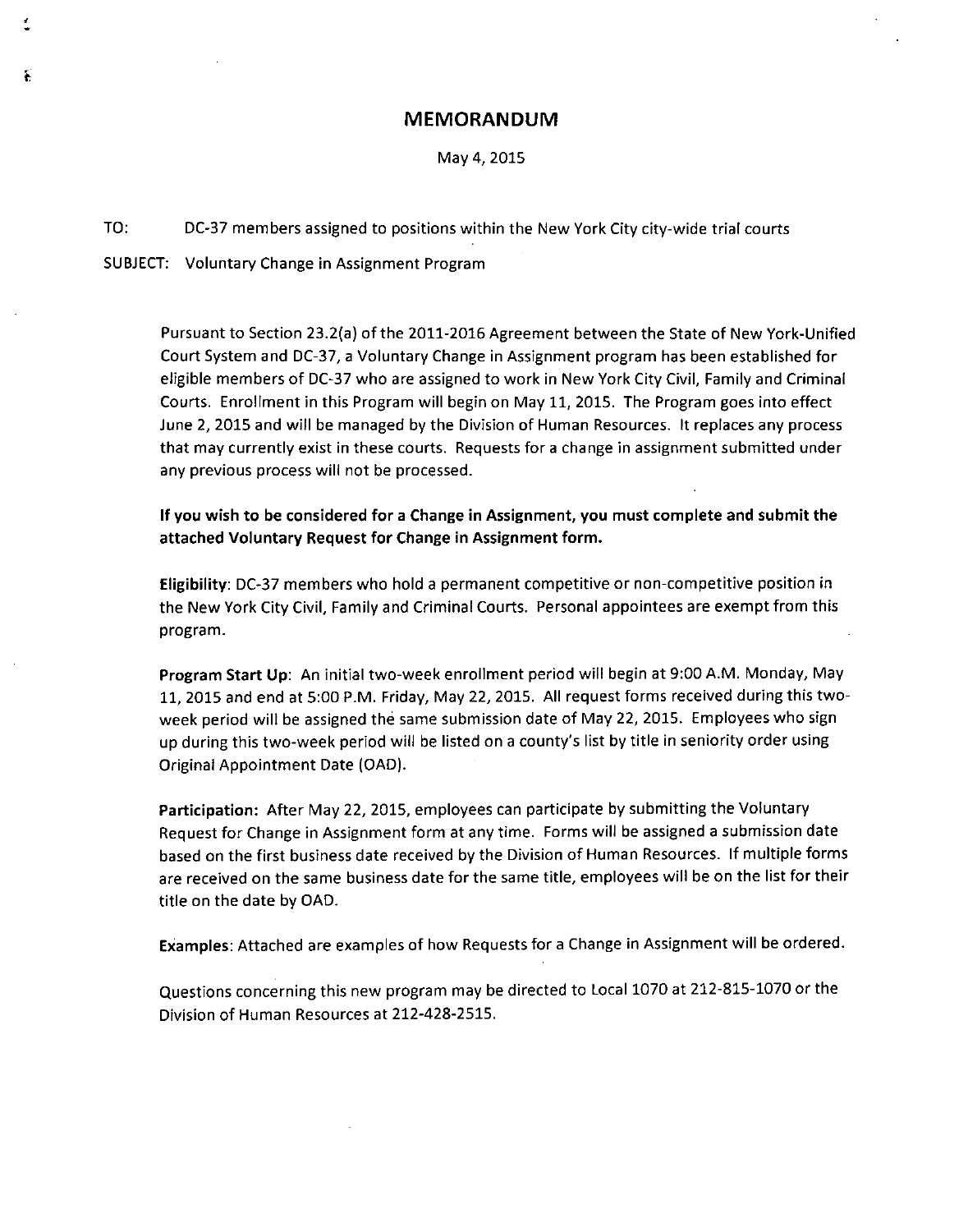### EXAMPLES

### Example 1 - Kings County list for Court Reporter. JG 24 title

ţ

- **Employee A's Change in Assignment form is received on May 11, 2015. Employee A's Original Assignment** Date (OAD) is 6/25/1999.
- Employee B's Change in Assignment form is received on May 20, 2015. Employee B's OAD is 4/15/1998.
- Employee C's Change in Assignment form is received on May 28, 2015. Employee C's OAD is 4/2/1986.

## The Kings County list for the Court Reporter, JG 24 would list the three employees in the following order:

- 1. Employee B (filed within initial enroilment period assigned a submission date of 5/22/15; OAD is 4/15/1998).
- 2. Employee A (within initial enrollment period assigned a submission date of 5/22/15. OAD is 6/25/1999 (later than employee B)). .
- 3. Employee C (The submission date is 5/28/15, after the initial enrollment period. OAD would only be a consideration if other Court Reporter forms are received on 5/28/15 for Kings County. OAD would be used for those with 5/28/15 submission dates).

#### Example 2 - Queens County list for Senior Court Office Assistant, JG 12 title

- Employee # 1: Change in Assignment form is received on May 18, 2015. Employee # l's OAD is 9/2/2010.
- Employee # 2: Change in Assignment form is received on May 19, 2015. Employee # 2's OAD is 2/27/1992.
- Employee # 3: Change in Assignment form is received on May 22,2015 at 5:15 P.M. Employee #3's OAD is 5/2/1991.
- Employee # 4: Change in Assignment form is received on May 26, 2015. Employee # 4's OAD is 9/2/1988.

### The Queens County list for Senior Court Office Assistant, JG 12 would list the four employees in the following order:

- 1. Employee # 2 (Filed within the initial enrollment period assigned a submission date of May 22, 2015. OADis 2/27/92).
- 2. Employee # 1 (Filed within the initial enroilment period and OAD (9/2/2010) is later than employee # 2, who also submitted within the enrollment period).
- 3. Employee # 4 (received on 5/26/15 assigned a submission date of 5/26/15. OAD is 9/2/1988).
- 4. Employee # 3 (Received on 5/22/15, it was after 5:00 and too late to qualify for the window, so he or she is assigned a date of 5/26/15 which is the next business date. Since Employee # 4 now has a submission date of 5/26/15, he or she wiil be listed after Employee # 4 because of the OAD).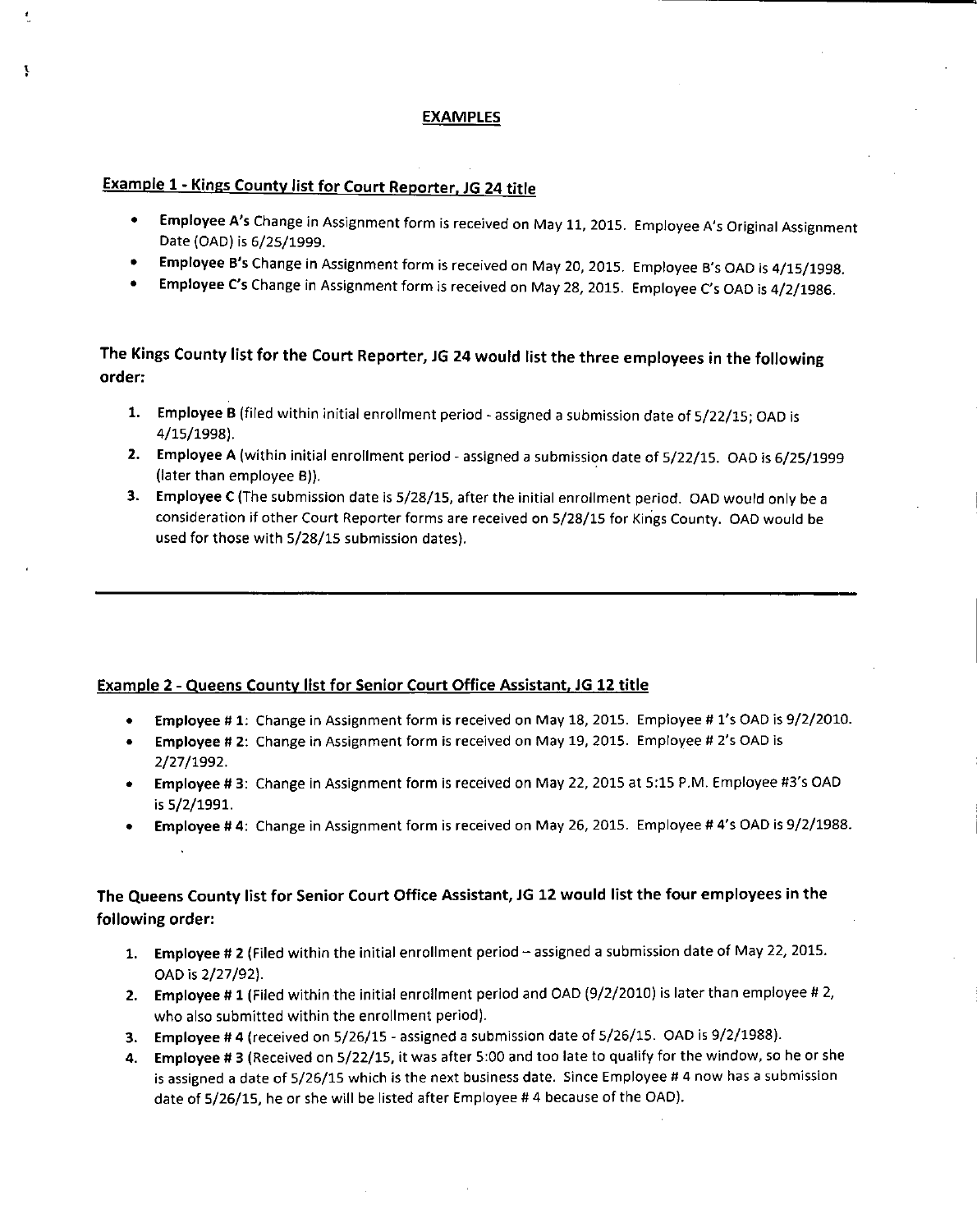#### Instructions:

ì

- Complete the employee information at the top of the Voluntary Request for Change in Assignment form. Place an "X" in the boxes of any counties that you wish to take a position in. You may select more than one county.
- The form must be submitted by email to [ciar@nycourts.gov](mailto:ciar@nycourts.gov) by fax to 646-963-6669.
- Employees who do not have access to a computer or fax should contact Local 1070 at 212-815-1070 so that they may assist the employee in submitting the form.
- o A confirmation receipt will be sent to the email address provided. If you do not have an email address we will send it to the mailing address on record.

#### Lists and Offers:

• The new city-wide lists will be established by county and become effective on June 2, 2015. If an employee is *offered* a position at one of the counties that he or she selected, his or her name will be removed from all county lists. If an employee refuses a position, their name will also be removed from all county lists. An employee can resubmit a new Voluntary Request for Change in Assignment form and he or she will be added to the list by new submission date. If an employee is unavailable to work (on an approved leave for more than two pay periods beyond the start date for the assignment) the employee will not receive an offer but will maintain the same placement on the list.